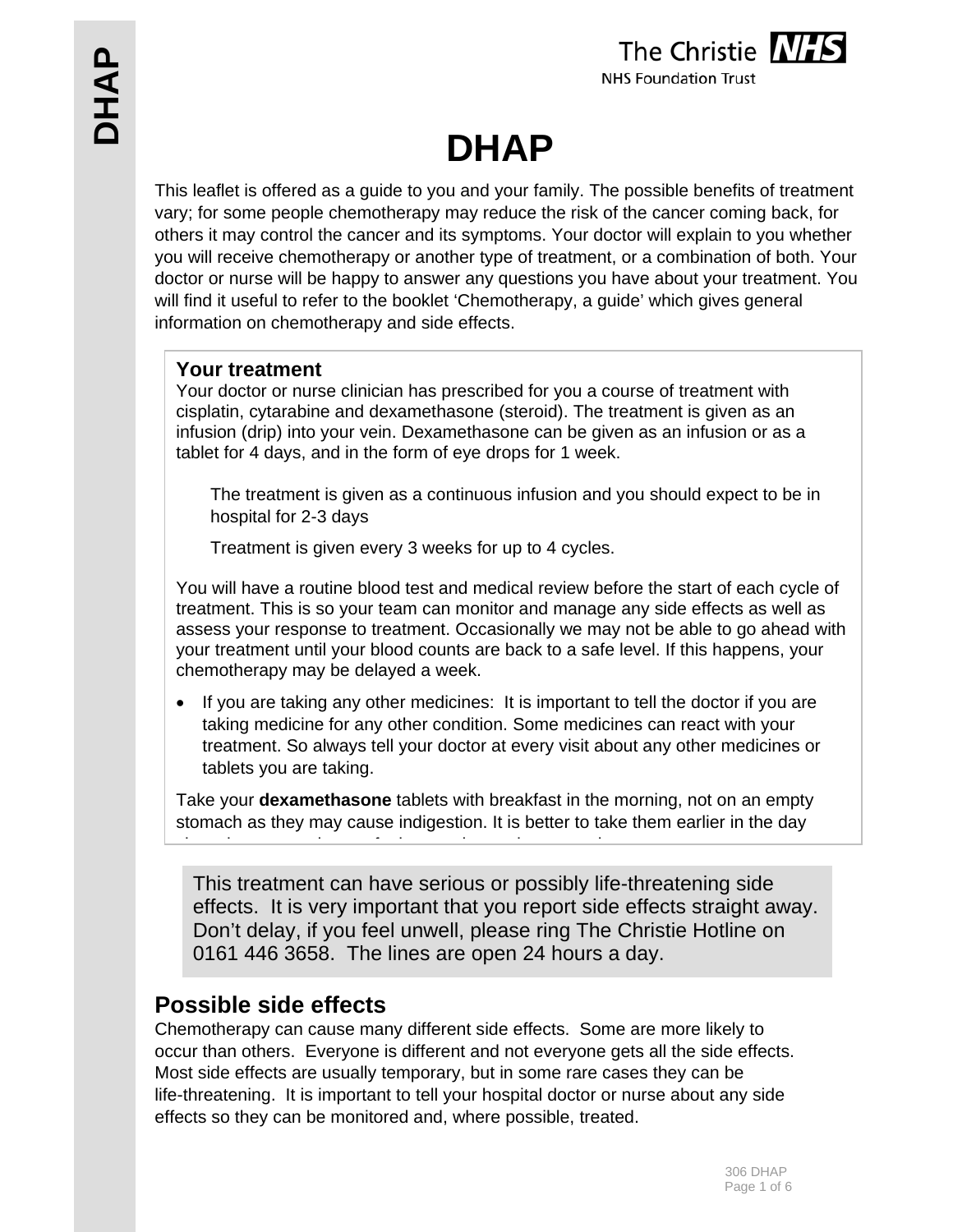# **Tumour Lysis Syndrome**

This treatment may cause the rapid breakdown of lymphoma cells, which may lead to abnormalities in the blood. This problem is more likely if you have a lot of disease or if your kidneys do not work as well as they should do. Your doctor will tell you if you are at risk. You may be given a kidney-protective medicine called allopurinol for the first cycle of treatment, and your doctor may do additional blood tests to monitor this side effect. We sometimes admit patients for the first treatment to give intravenous fluids and kidney-protective medication and twice daily monitoring of blood tests for 48 hours.

# **Common side effects (more than 1 in 10)**

# **Increased risk of serious infection**

You are vulnerable to infection while you are having chemotherapy. Minor infections can become life-threatening in a matter of hours if left untreated. Symptoms of infection include fever, shivering, sweats, sore throat, diarrhoea, discomfort when you pass urine, cough or breathlessness. We recommend that you use a digital thermometer so you can check your temperature. You can buy one from your local pharmacy.

## **If you feel unwell, you have symptoms of an infection or your temperature is 37.5ºC or above, or below 36ºC contact The Christie Hotline straight away**.

# **Anaemia (low number of red blood cells)**

While having this treatment you may become anaemic. This may make you feel tired and breathless. Let your doctor or nurse know if these symptoms are a problem. You may need a blood transfusion.

# **Bruising or bleeding**

This treatment can reduce the production of platelets which help the blood clot. Let your doctor know if you have any unexplained bruising or bleeding, such as nosebleeds, bloodspots or rashes on the skin, or bleeding gums. You may need a platelet transfusion.

# **Nausea and vomiting (sickness)**

The severity of this varies from person to person. Anti-sickness medication will be given along with your chemotherapy to prevent this. You will also be given antisickness tablets to take at home. If you continue to feel or be sick, contact your GP or The Christie, because your anti-sickness medication may need to be changed or increased.

#### **Lethargy**

Some chemotherapy may make you feel tired and lacking in energy. It can be frustrating when you feel unable to cope with routine tasks. If you do feel tired, take rest and get help with household chores. If necessary, take time off work. Gentle exercise such as walking can be beneficial.

#### **Mood changes**

Dexamethasone tablets can affect your mood. This may result in mood swings and irritability. You may also have difficulty in sleeping. You may feel very energetic and have a good appetite when you take the tablets, and then lethargic and low in mood when you stop. If you experience this side effect and find it hard to tolerate you should discuss it with your doctor.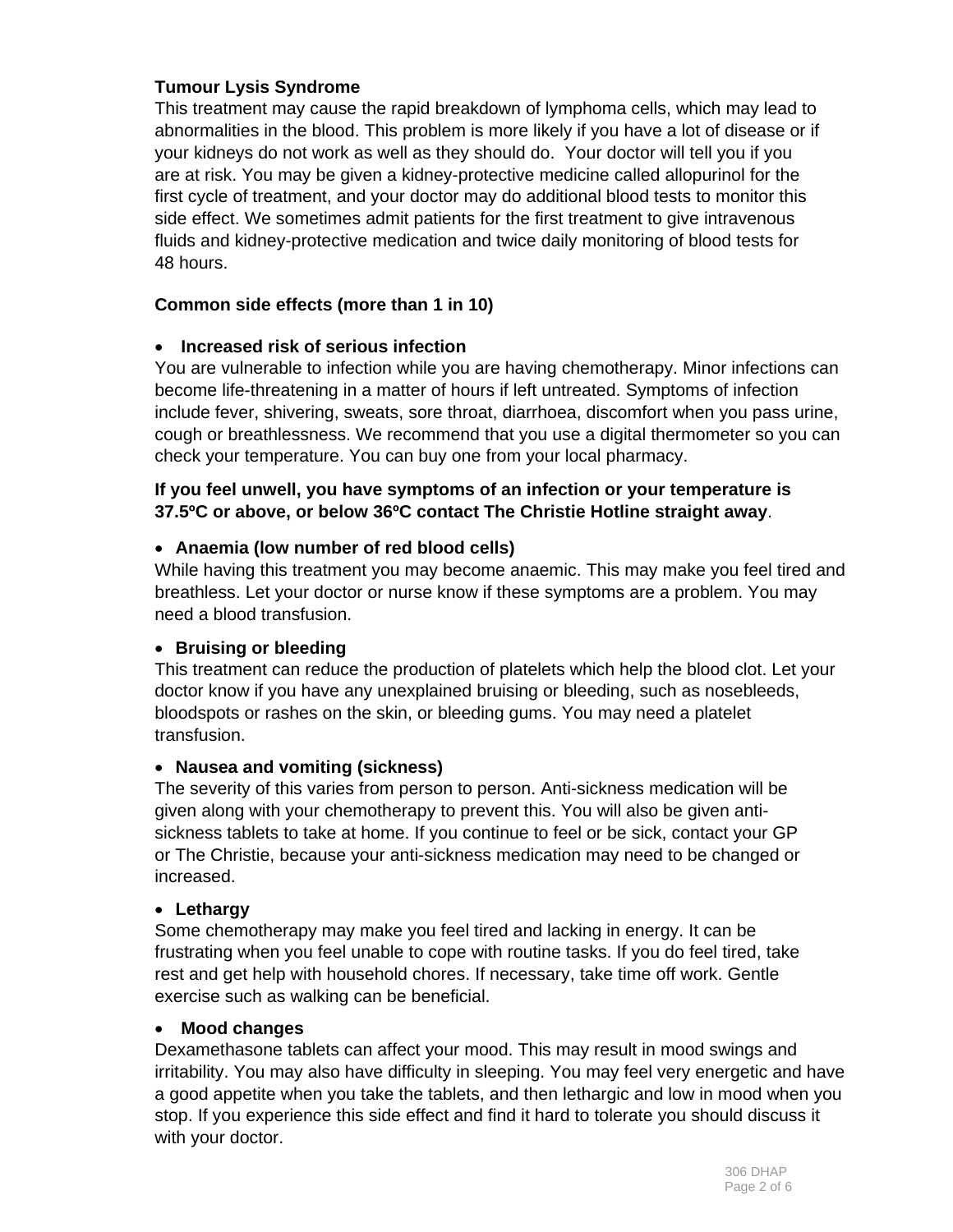# **Hair thinning**

Some hair loss may occur during treatment. It is advisable to avoid perms, colours, use of hot brushes and vigorous, frequent washing that could increase hair loss. Please remember that this is a temporary side effect and your hair will grow back when your treatment is completed. If you would like an appointment with the wig service, this can be arranged for you by visiting the cancer information centre, or call **0161 446 8100**. Ask the staff for a copy of 'The wig fitting service.' The Maggie's centre runs a head care workshop. Contact Maggie's on **0161 641 4848** or email **manchester@maggiescentres.org** to arrange an appointment.

## **Sore mouth and altered taste**

Your mouth may become sore or dry, or you may notice small mouth ulcers during this treatment. Drinking plenty of fluids and cleaning your teeth regularly and gently with a soft toothbrush can help to reduce the risk of this happening. We can prescribe a mouthwash for you to use during treatment. You can dilute this with water if your mouth is sore. Ask your doctor or nurse for further advice. There is also general mouth care information in the chemotherapy booklet. If you continue to have a sore mouth, please contact The Christie Hotline. Occasionally during treatment you may have a strange taste (metallic or bitter) or, less commonly, loss of taste. A strongly flavoured sweet or mint will help to disguise this. Normal taste will usually return after the treatment finishes.

#### **Upset bowels**

You may get upset bowels with this chemotherapy:

**Diarrhoea:** If this becomes a problem while you are having treatment, anti-diarrhoea tablets can be bought from a pharmacy or prescribed by your GP for a temporary period until this is resolved. If the problem persists contact The Christie. Ask the staff for a copy of 'Eating: Help Yourself' which has useful ideas about diet when you are having treatment.

**Constipation:** Some anti-sickness tablets can cause constipation. Try to drink plenty of fluids and eat foods high in fibre. Report this to your hospital doctor who may prescribe a suitable laxative. Ask the staff for a copy of 'Eating: Help Yourself' which has useful ideas about diet when you are having treatment.

#### **Sore eyes**

Cytarabine can commonly cause sticky or sore eyes. We will give you dexamethasone eye drops to help prevent this. Do not wear contact lenses while you are having this treatment. Please let your nurse or doctor know if your eyes feel uncomfortable.

#### **Skin and nails**

You may develop a skin rash. This is usually mild and easily treated. Please tell your doctor on your next visit. Sometimes as a result of the chemotherapy, your skin may appear darker in colour or lightly tanned, especially around the joints. This is known as hyperpigmentation. Asian and African-Caribbean people may develop noticeable light patches on their skin. Your nails may also discolour or become brittle during treatment. The skin and nails will usually return to normal when treatment is finished.

#### **Fluid retention**

Your feet and/or legs may become swollen on this chemotherapy. If this is mild, no specific treatment is needed. Keeping your feet and legs raised may help. Tell your doctor if the swelling is severe. You may also gain weight as a result of the fluid retention, but this is usually temporary.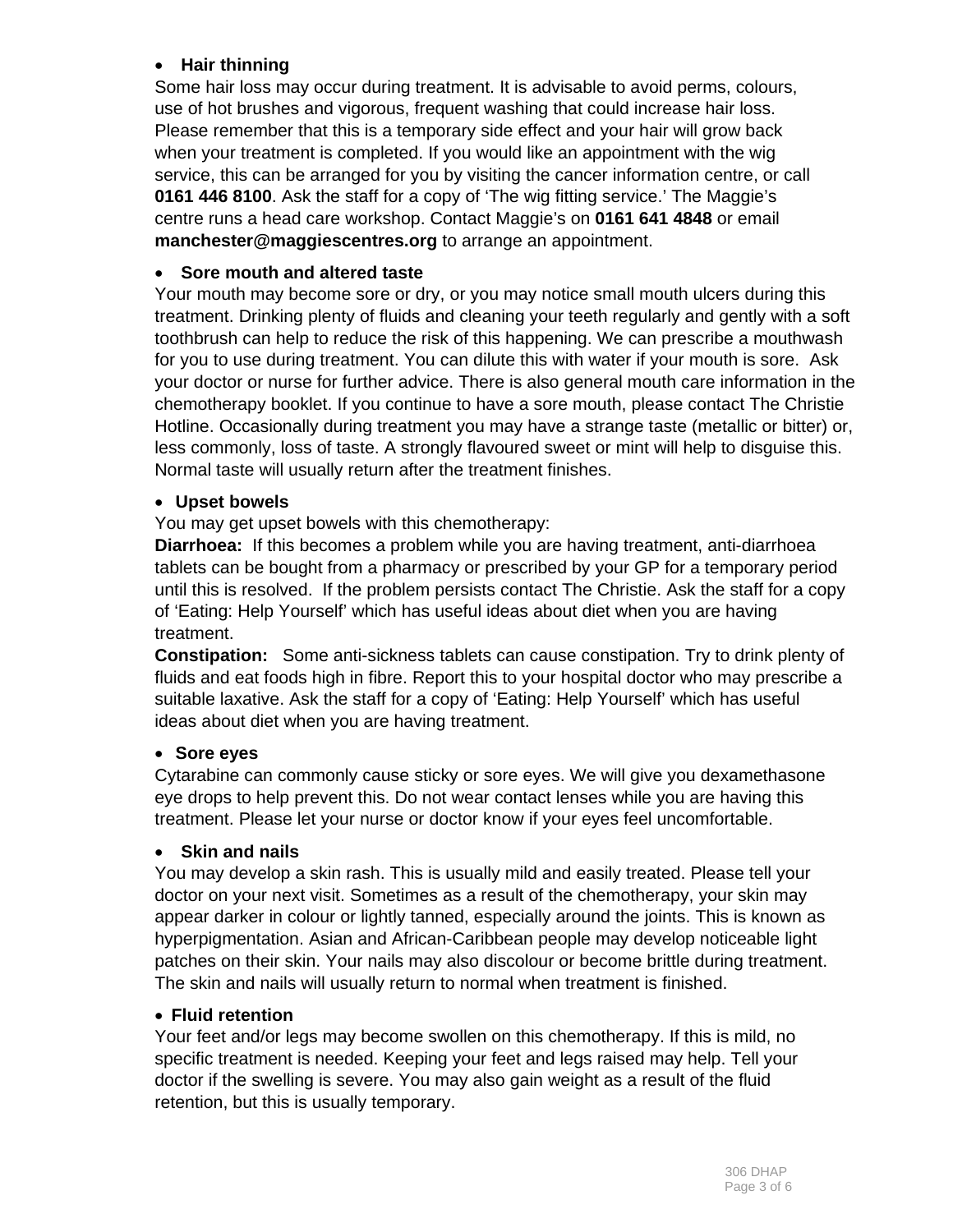# **Uncommon side effects (less than 1 in 10)**



#### **Kidney function**

Cisplatin can damage your kidneys. You will need to have your kidney function measured before you have this treatment and you will need to have additional fluids to keep your kidneys flushed. It is important to drink plenty of fluids to keep hydrated when you are at home. If you have problems with nausea, vomiting or diarrhoea you will become dehydrated very quickly, so you must then phone The Christie Hotline straight away.

#### **Nervous system changes**

This treatment can cause a reduced level of consciousness, drowsiness or slurred speech. Contact The Christie Hotline without delay if you experience any of these symptoms.

#### **Liver disorders**

The chemotherapy may cause changes in the way your liver works. Your medical team will monitor this closely by taking blood samples at each visit to measure your liver function. If your liver is affected, we may need to alter the dose of chemotherapy.

#### **Flu-like symptoms**

Cytarabine may cause flu-like symptoms such as fever, aches and pains and shivering about 3 to 5 hours after it is given. These symptoms should be temporary and should go within 12 to 24 hours. Paracetamol will help. If your symptoms are particularly severe, tell your doctor on your next visit.

#### **Blood sugar**

Dexamethasone may cause your blood sugar to rise. If you are diabetic then you may need to increase the dose of any diabetic medication you take (insulin or tablets). You should discuss this with your doctor before starting the chemotherapy. Dexamethasone can also induce diabetes in people not known to have this disease. This is normally reversible although you may need to take some diabetic medication while you are having chemotherapy.

# **Tingling & numbness in the fingers or toes/muscle weakness**

This is common but is usually only mild and temporary. It can sometimes last for some time or become permanent. Sometimes you may also have difficulty controlling the muscles in your arms and legs or your balance. Please report these symptoms to your doctor on your next hospital visit.

# **Tinnitus & high frequency hearing loss**

Cisplatin may cause you to develop tinnitus (ringing in the ears), this sensation usually subsides when your treatment finishes. Please tell your doctor if this occurs. High frequency hearing loss can also occur with this chemotherapy. This may be permanent.

# **Rare side effects (less than 1 in 100)**

 **Extravasation** is when chemotherapy leaks outside the vein. If you develop redness, soreness or pain at the injection site **at any time** please let us know straight away. This happens rarely when you have a central line fitted.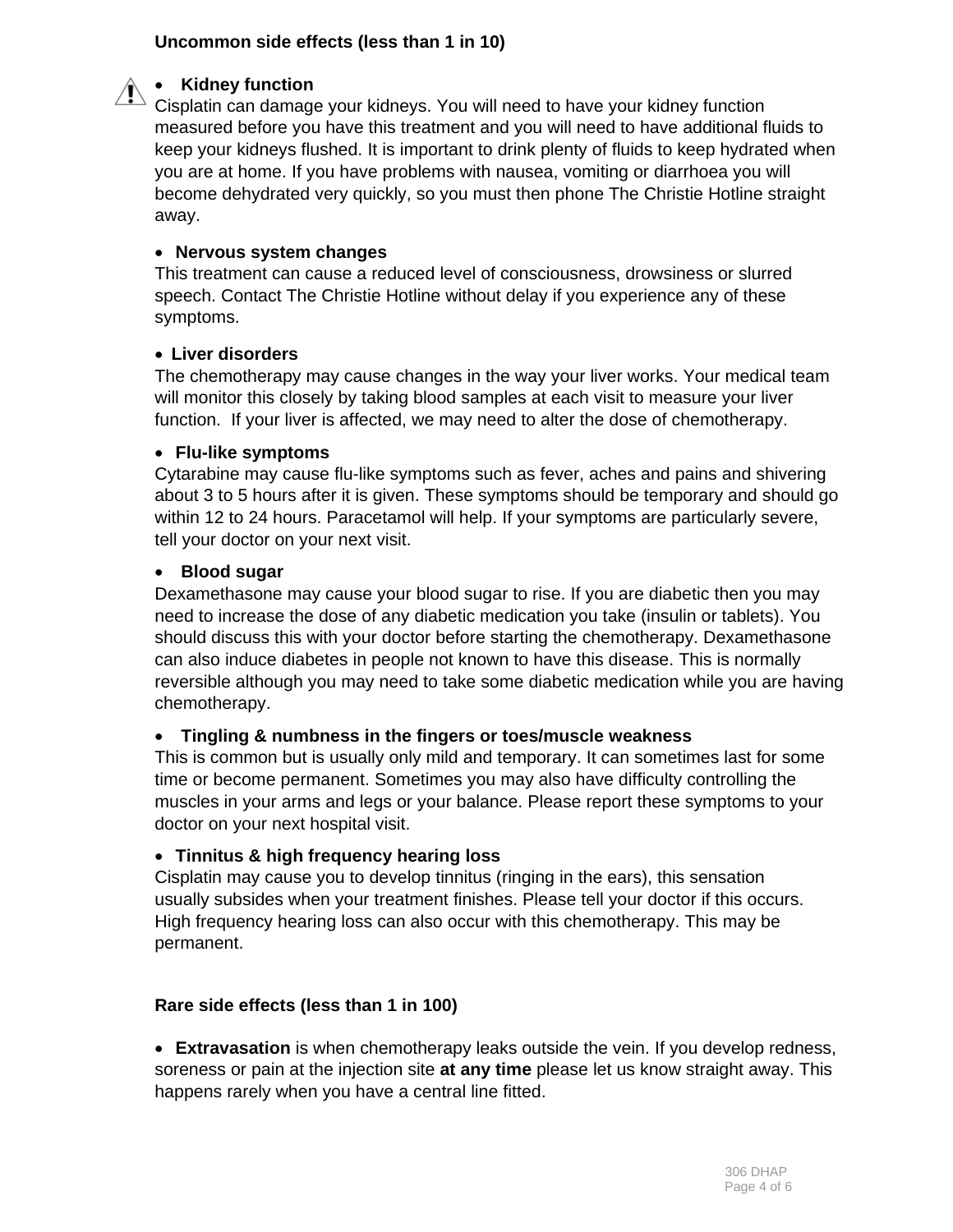# **Serious and potentially life threatening side effects**

In a small proportion of patients chemotherapy can result in very severe side effects which may rarely result in death. The team caring for you will discuss the risk of these side effects with you.

# **Sex, contraception & fertility**

**Protecting your partner and contraception:** We recommend that you or your partner use a condom during sexual intercourse while you are having the course of chemotherapy. Chemotherapy is dangerous to unborn babies and this will also protect you and your partner from any chemotherapy drugs that may be present in semen and in the vagina. If you suspect that you may be pregnant please tell your doctor immediately.

**Fertility:** This chemotherapy may affect your ability to have children. Your doctor or nurse should have discussed this with you. If not, please ask them before you start treatment.

# **Late side effects**

Some side effects may become evident only after a number of years. In reaching any decision with you about treatment, the potential benefit you receive from treatment will be weighed against the risks of serious long term side effects to the heart, lungs, kidneys and bone marrow. With some drugs there is also a small but definite risk of developing another cancer. If any of these problems specifically applies to you, the doctor will discuss these with you and note this on your consent form.

# **Contacts**

If you have any general questions or concerns about your treatment, please ring the area where you are having treatment:

| • Haematology day unit                |                                                                  | 0161 446 3924                                                                                                                                |
|---------------------------------------|------------------------------------------------------------------|----------------------------------------------------------------------------------------------------------------------------------------------|
| • Lymphoma clinical nurse specialists |                                                                  | 0161 446 8573                                                                                                                                |
| • Lymphoma secretaries                | 0161 446 3753<br>0161 446 8574<br>0161 446 3956<br>0161 446 3869 | Professor Radford/Dr Linton<br>Professor Illidge<br>Dr Smith<br>0161 446 3332 Professor Cowan<br>0161 446 3302 Dr Harris/Dr Chan<br>Dr Bloor |
| • Palatine Treatment Ward             | 0161 446 3960/3961 or 3925                                       |                                                                                                                                              |
| • General enquiries                   | 0161 446 3000                                                    |                                                                                                                                              |
|                                       |                                                                  |                                                                                                                                              |
|                                       |                                                                  |                                                                                                                                              |